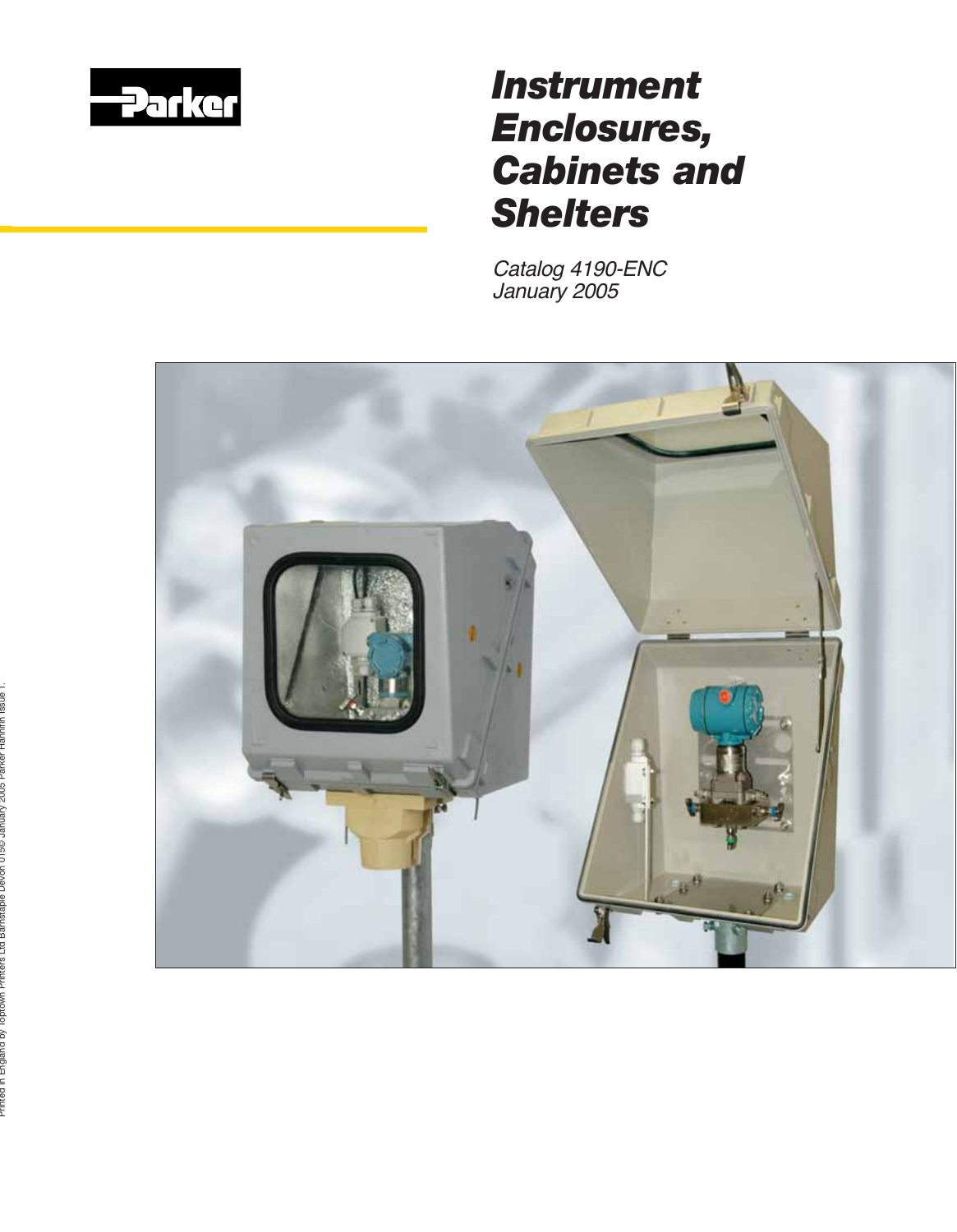## **Introduction**

Parker Instrumentation provide a range of rugged enclosures for field-mounted process instruments. Three sizes of enclosures are available for housing one, two or three process instruments. These enclosures are supported by an assembly service that will provide them ready for field use - with manifold and tubing connections for pressure, flow, temperature or other common process variable instruments, and any accessories required. Together, the enclosures and support service provides users with a means of simplifying instrumentation projects.

Three enclosure sizes in the new PES range are available: with widths of 49, 58 or 69cm - offering mounting space suitable for one, two or three instruments/transmitters respectively, plus a manifold and connections to the instrumentation tubing, and an electrical heating element or steam heat tubing.

The CPS enclosures are fabricated from tough GRP (glass reinforced polyester). Each size variant employs the same basic design with hinges that allow the top to open extensively, providing complete access from the front right down to the floorline, as well as excellent access from both sides and above - for easy commissioning and maintenance. Process connections may be routed either through the base or the rear of the enclosure - for application flexibility. The front of the instrument includes a large window made from polycarbonate or laminated glass.

Parker Instrumentation will supply enclosures fully assembled: pre-fitted with a manifold which allows user to simply bolt the instrument into place, or as a finished unit complete with the instrument (free issued by the customer) and/or other equipment assembled to the customer's specifications. All commonly required manifold types are available offthe-shelf, including two-, three- and five way designs.

A wide choice of accessories is available to customise the enclosure for individual applications, including insulation and a range of explosion-proof heaters - approved to international standards including IP68, NEMA 4X and EEx e ll.



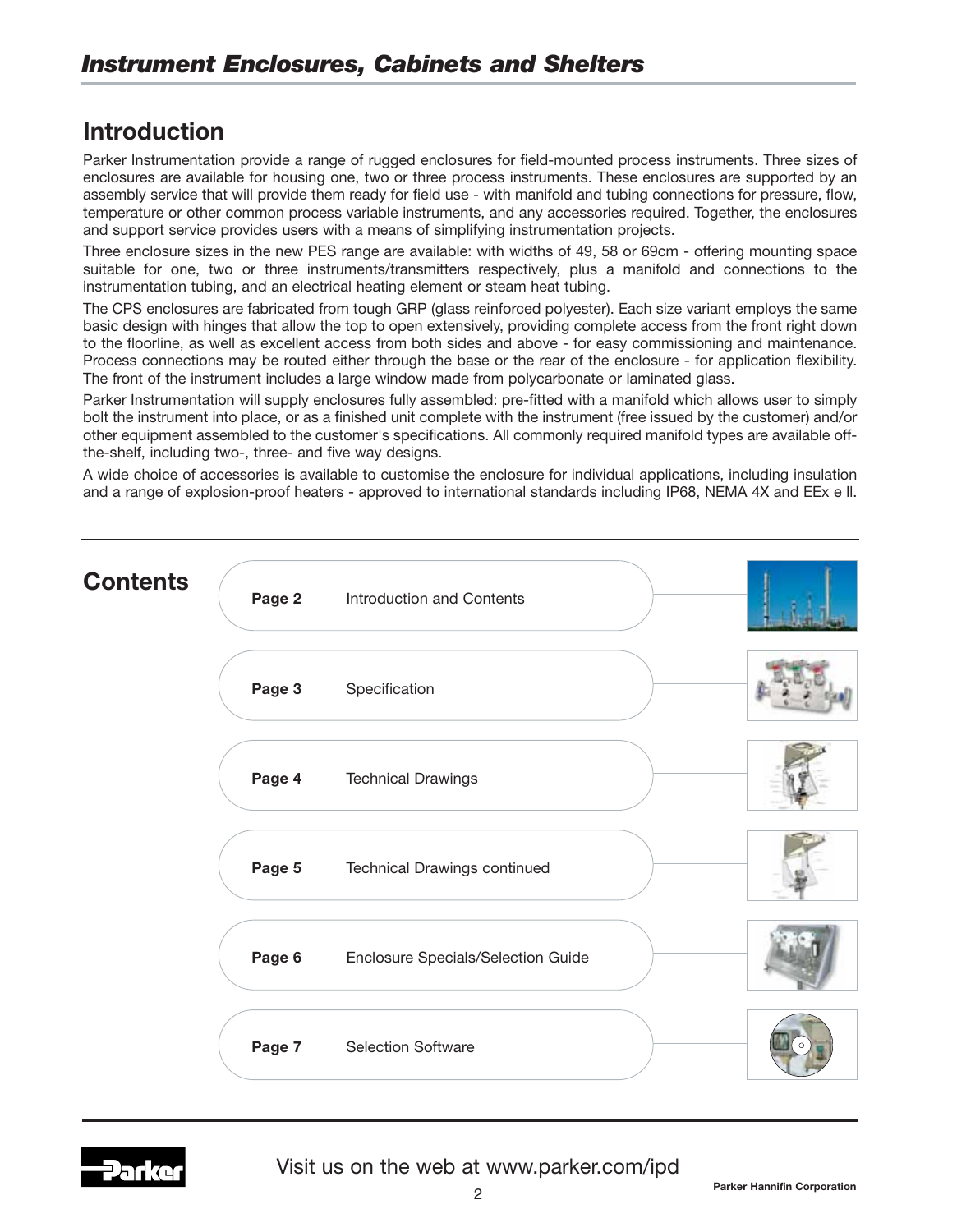## **Specification**

#### **Enclosures**

Parker instrument enclosures are made of long glass fibre reinforced polyester (GRP) in sheet moulded compound design.

This high-tech material has many advantages:

- strength that almost matches stainless steel (non-reinforced plastic material has approx. 100 times less stability)
- the weight of stainless steel is 4 times greater
- by increasing wall thickness and optimum fibre alignment the enclosure can be made with extra reinforcing at the edge
- Corrosion-free
- Excellent chemical resistance

#### **Heaters**

Parker offers the widest selection of explosion-proof heaters worldwide.

- ATEX/CENELEC approvals for Europe
- CSA/NRTL approvals for America
- GOST approvals for the Russian Federation and many other national certificates, e.g. Japan, Czech Republic etc.
- Providing freeze protection
- Installation in a horizontal or vertical position
- Choice of many different wattages
- Self-limiting or with thermostat in the connection cable allowing for quick and easy installation
- Fully sealed with silicone, protection to IP 68, reliable even in the harshest conditions
- Low thermal stress for long life
- Optional failure alarm

**Instrument side, outlet, flange connections:** are standard for direct mount manifolds with machined grooves for PTFE seal rings. Optional DIN sealing groove arrangement are also available. Remote style manifolds are provided as standard with 1/2" NPT female outlet connections (alternative thread forms etc. are available). Flanged outlets are positioned on 54mm/2.125" centres. (56/57mm options are available). Manifolds for 3051 style transmitters are available as standard

**Functional colour coding: RED = Drain/vent/test BLUE = Isolate/block GREEN = Equalize**



**Manifold to transmitter mounting:** all direct mount manifolds are provided with 4 off 7/16 UNF x 1.625" high tensile zinc plated carbon steel bolts. Bolt holes are standard on 54mm/2.125" centres. Optional St. St. bolts are available.

**Manifold base/bracket mounting:** all manifolds are provided with bracket mounting holes. This provides the user with the opportunity to bracket mount the instrument allowing installation to take place without the instrument and to give full mounting support in the event of Instrument removal.

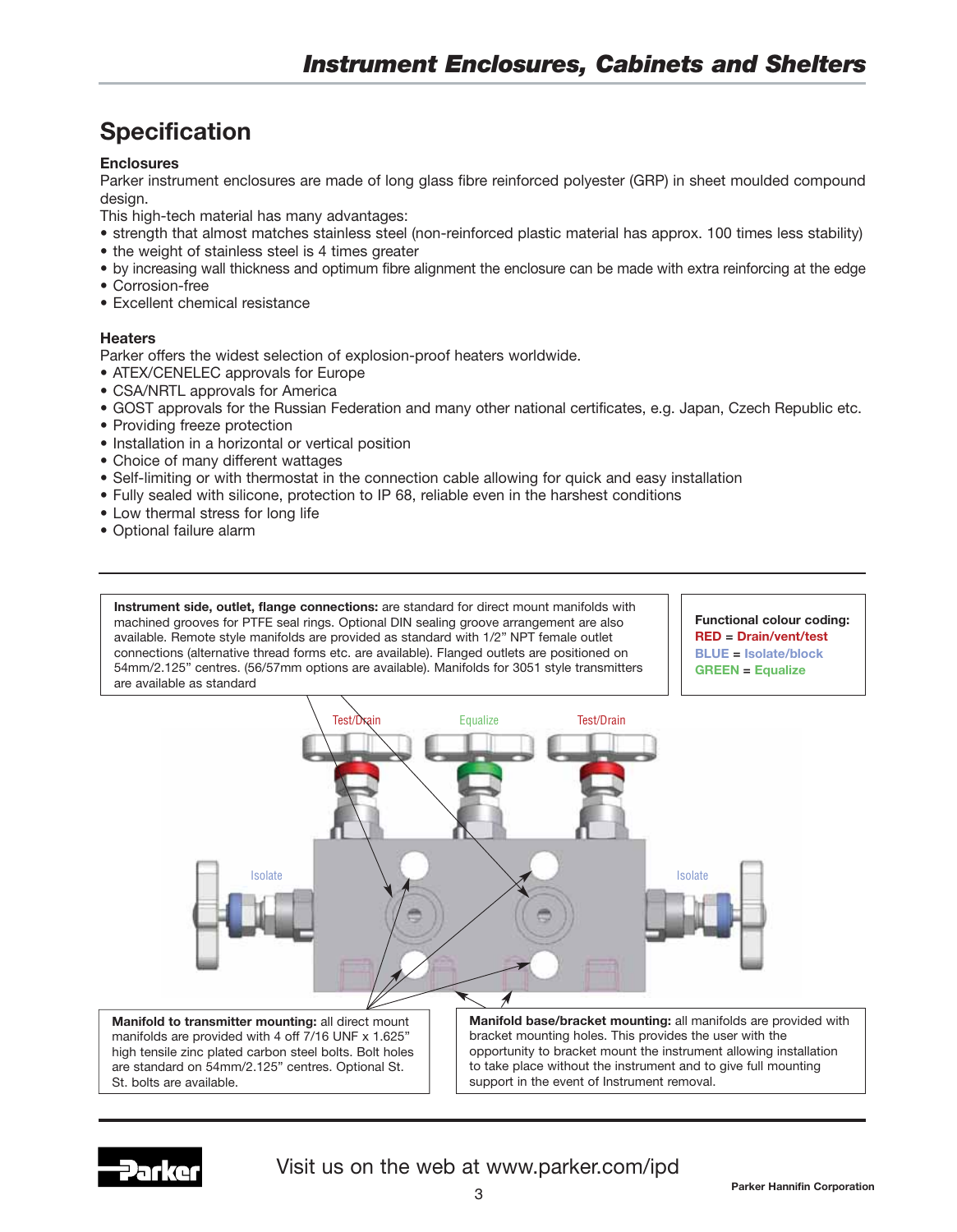## **Static Gauge and Absolute systems**



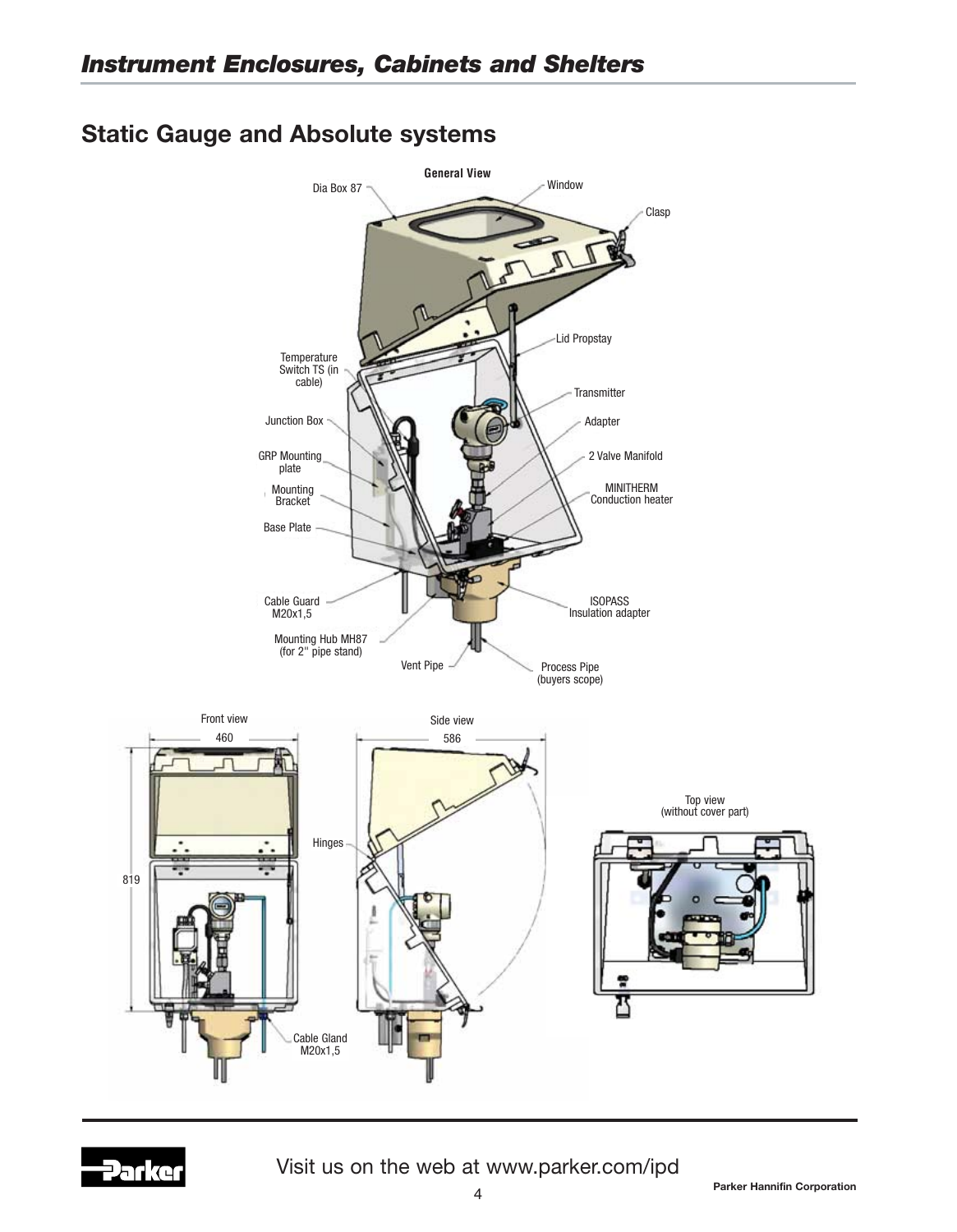

## **Differential Pressure Systems**

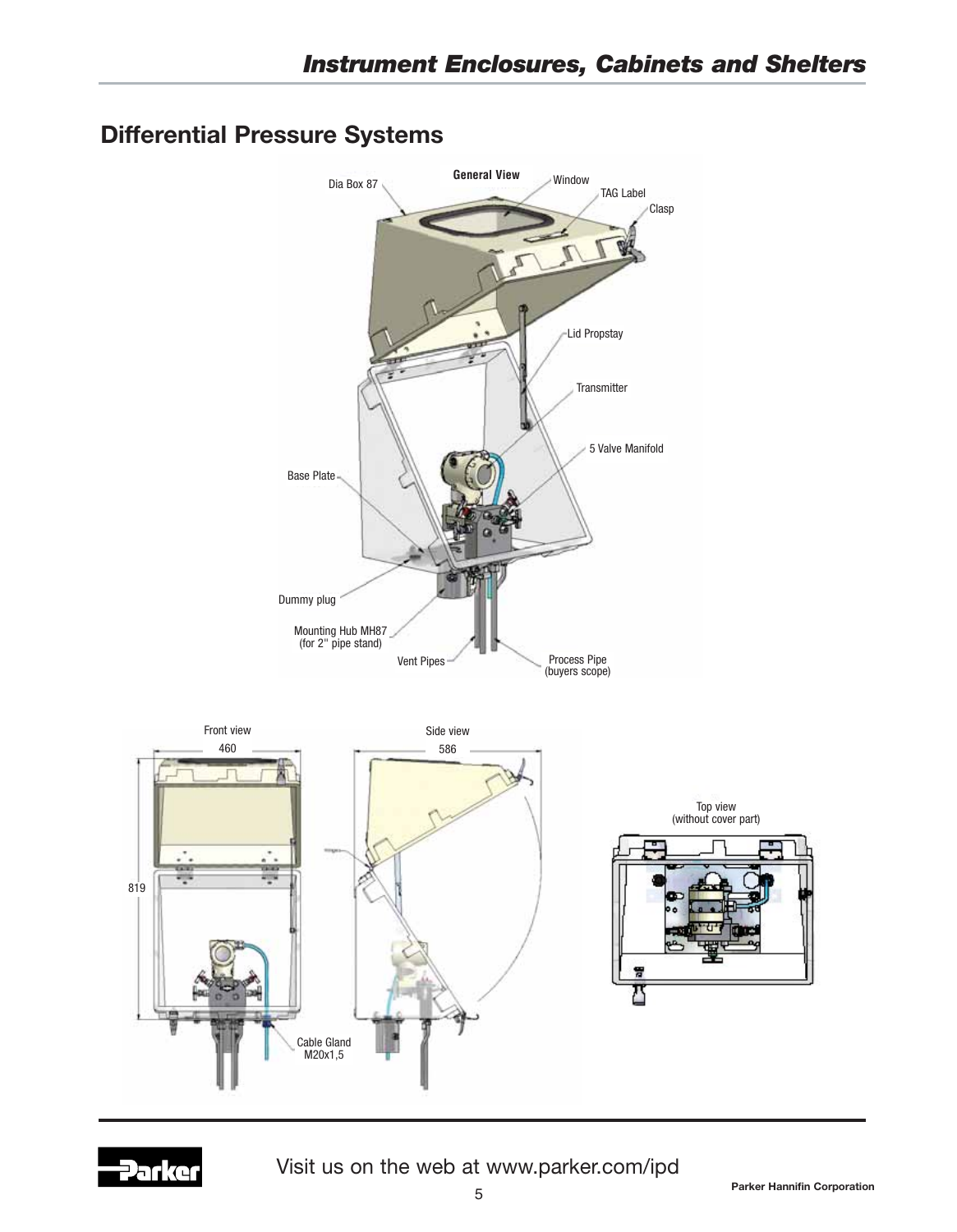## **Specials**

Parkers full range of Enclosures are complimented with a range of specials that can be requested in addition to the standard offering such features as multiple installations, different box design, customer specified tube diameters, exotic materials, customised heater design (up to 160°C electrical and steam), customised temperature controllers and tube bundles. For any of these options please contact your local Parker Instrumentation sales office or distributor.



## **Selection Guide**



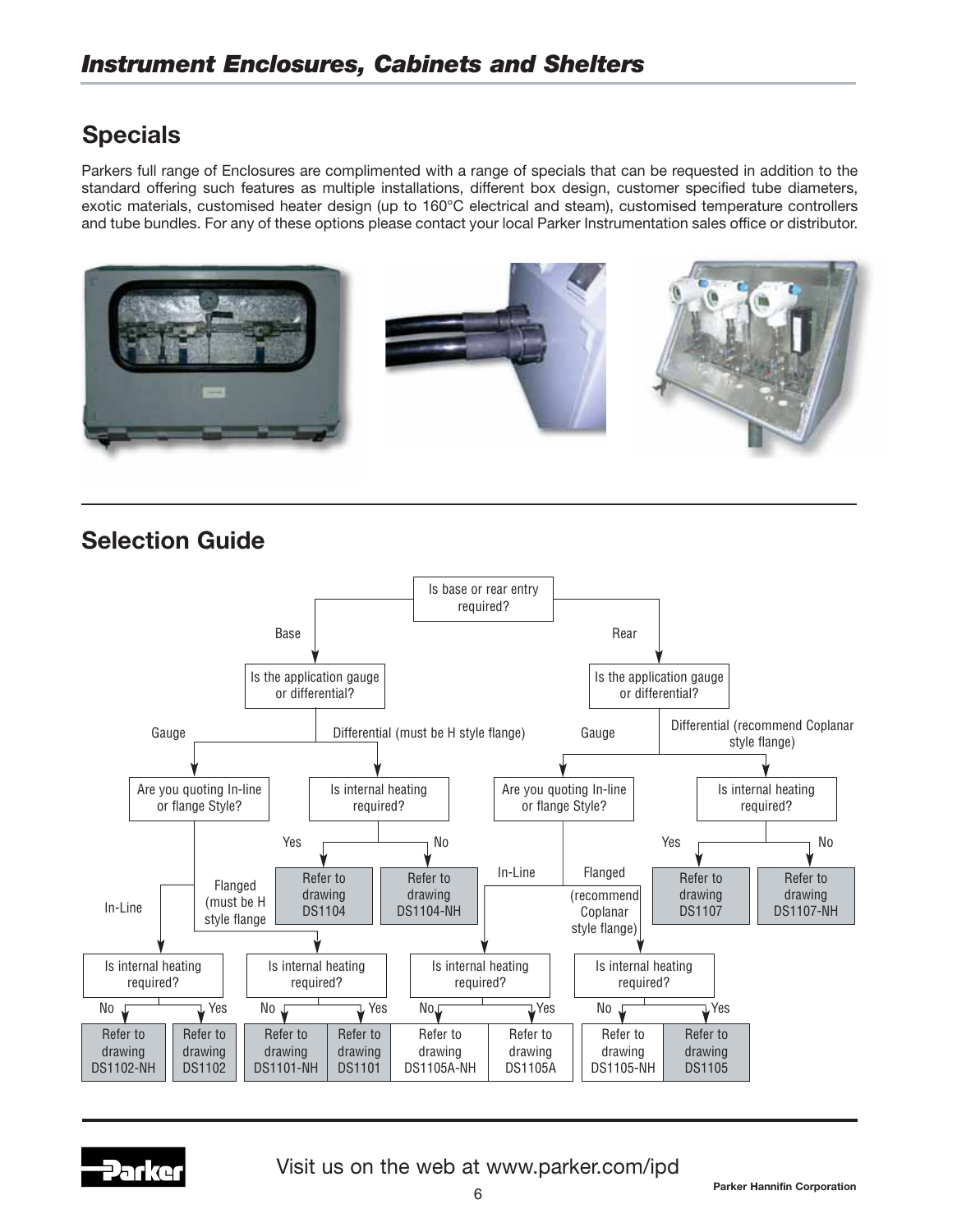## **About Parker Hannifin Corporation**

Parker Hannifin is a leading global motion-control company dedicated to delivering premier customer service. A Fortune 500 corporation listed on the New York Stock Exchange (PH), our components and systems comprise over 1,400 product lines that control motion in some 1,000 industrial and aerospace markets. Parker is the only manufacturer to offer its customers a choice of hydraulic, pneumatic, and electromechanical motion-control solutions. Our company has the largest distribution network in its field, with over 7,500 distributors serving nearly 400,000 customers worldwide.

Insert CD into drive and follow the read-me file

To be a leading worldwide manufacturer of components and systems for the builders and users of durable goods. More specifically, we will design, market and manufacture products controlling motion, flow and pressure. We will achieve profitable

North American customers seeking product information, the location of a nearby distributor, or repair services will receive prompt attention by calling the Parker Product Information Centre at our toll-free number: 1-800-C-PARKER (1-800-272-7537). In

Europe, call 00800-C-PARKER-H (00800-2727-5374).

The Aerospace Group is a leader in the development, design, manufacture and servicing of control systems and components for aerospace and related high-technology markets, while achieving growth through premier customer service.



#### The Fluid Connectors Group designs, manufactures

and markets rigid and flexible connectors, and associated products used in pneumatic and fluid systems



The Hydraulics Group designs, produces and markets a full spectrum of hydraulic components and systems to builders and users of industrial and mobile machinery and equipment.



The Automation Group is a leading supplier of pneumatic and electromechanical components and systems to automation customers worldwide.





Controls Group designs, manufactures and markets system-control and fluid-handling components and systems to refrigeration, air-conditioning and industrial customers



The Seal Group designs, manufactures and distributes industrial and commercial sealing devices and related products by providing superior quality and total customer satisfaction.

#### The Filtration Group

designs, manufactures and markets quality filtration and clarification products, providing customers with the best value, quality, technical sup-port, and global availability.

#### The Instrumentation

Group is a global leader in the design, manufacture and distribution of high-quality critical flow components for worldwide process instrumentation, ultra-high-purity, medical and analytical applications.



**Parker's Charter**

growth through premier customer service.

**Product Information**